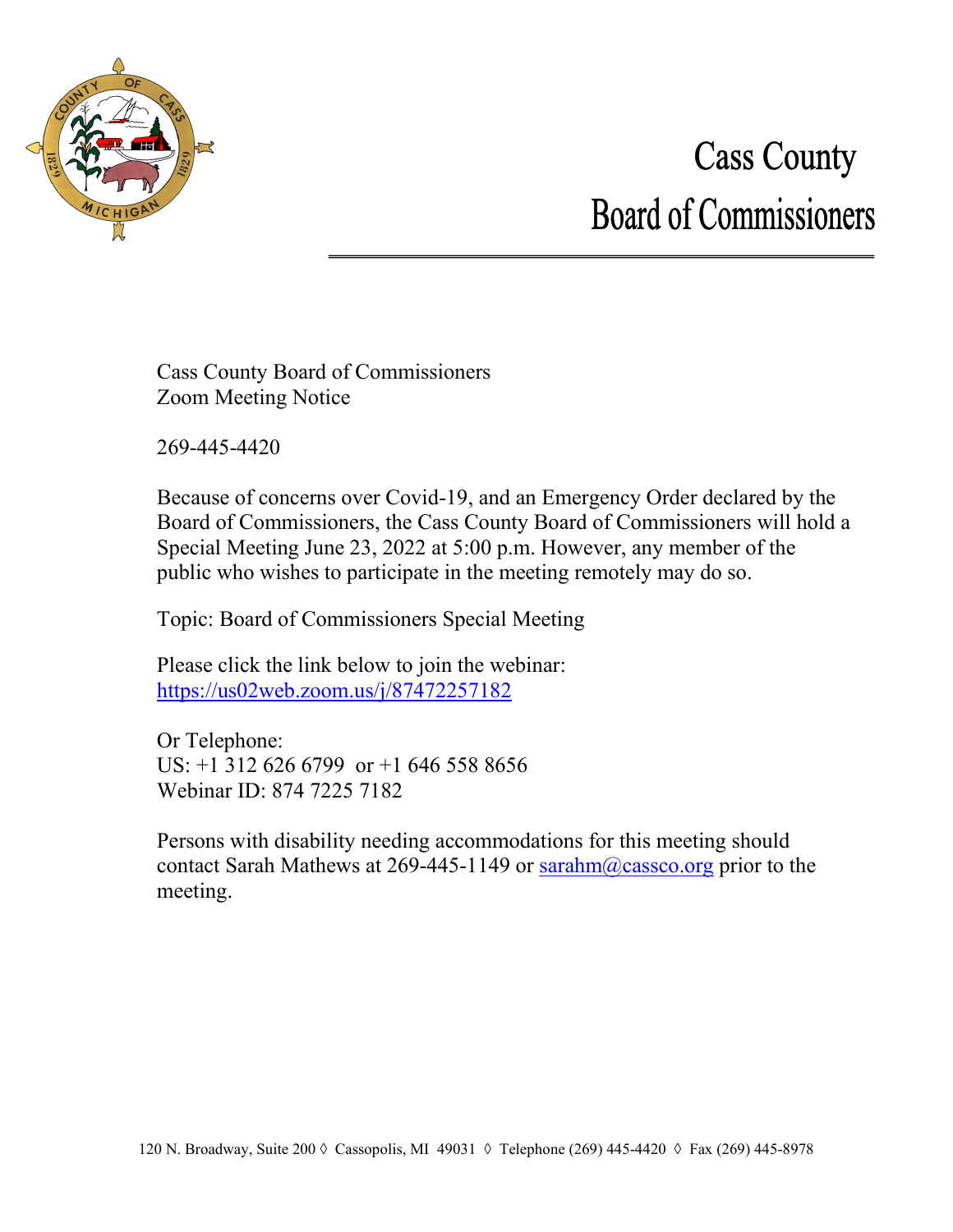

## **SPECIAL MEETING OF THE CASS COUNTY BOARD OF COMMISSIONERS**

**June 23, 2022**

**5:00 PM**

**CALL TO ORDER -** *Chair Dyes* **INVOCATION –** *Commissioner Marchetti* **PLEDGE OF ALLEGIANCE –** *Commissioner Laylin* **ROLL CALL -** *Clerk/Register Monica McMichael* **PUBLIC COMMENTS** (limit 3 minutes/person) **APPROVAL OF THE AGENDA –** *Commissioner Grice* **NEW BUSINESS 1.** Non-Union Employee Retirement

**BOARD MEMBER COMMENTS/ANNOUNCEMENTS ADJOURNMENT**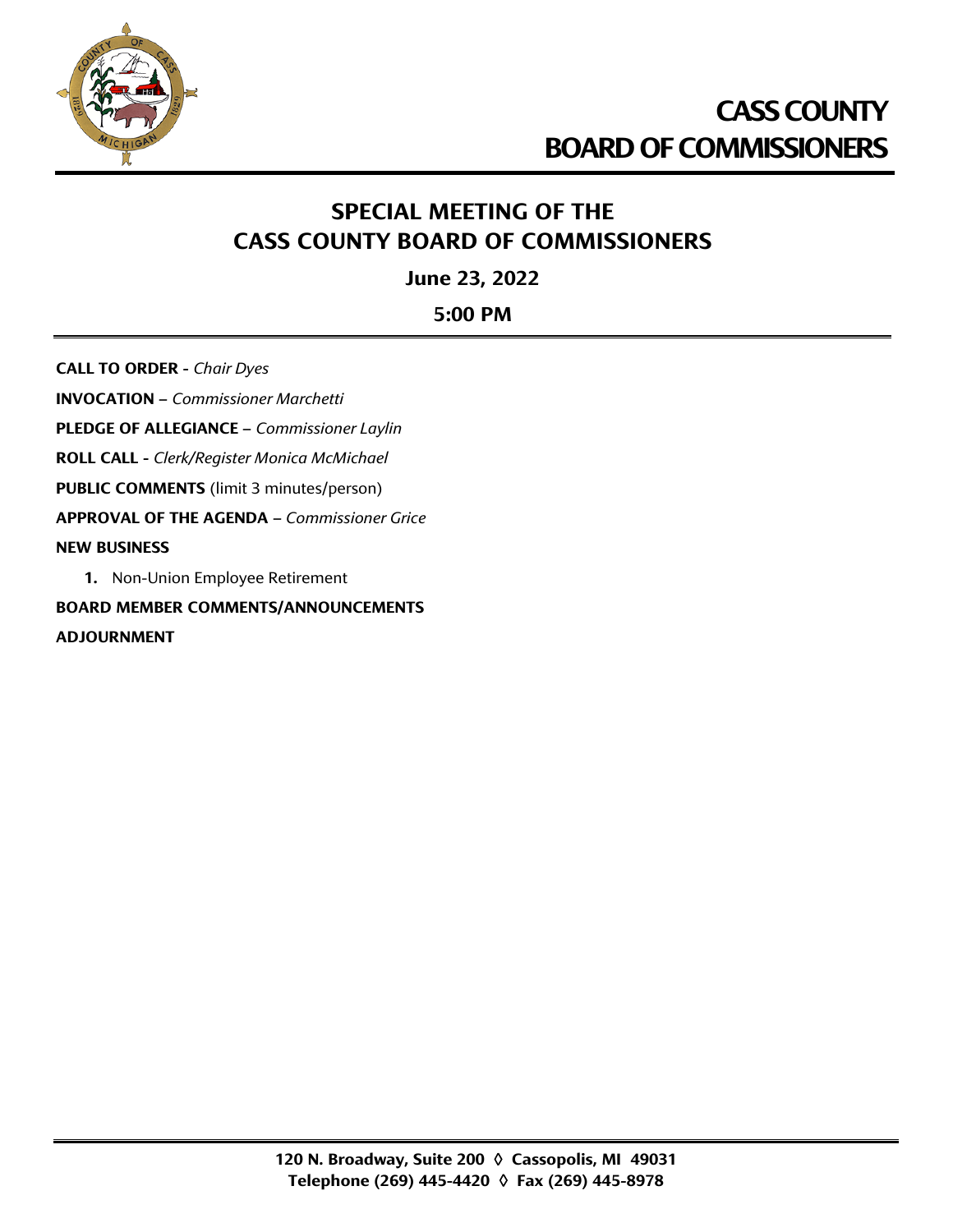## Cass County Elected Officials' & Administration 6/17/22 Recommendation to Cass County BOC regarding Non-Union Employees' Transition from DB to DC

|                                                  |                                                          | <b>Rationale</b>                                                                                      |
|--------------------------------------------------|----------------------------------------------------------|-------------------------------------------------------------------------------------------------------|
| <b>DB</b> Freeze                                 | 09/30/22                                                 | DB will be frozen the day before the transition to the DC                                             |
|                                                  |                                                          |                                                                                                       |
| <b>Transition date to DC</b>                     | 10/01/22                                                 | New MERS rates go into effect on 10/1/22                                                              |
| <b>Employer Contribution to DC**</b>             | 10/1/22, 12% + 4% (HSP for other groups) = total 16%     | Consistent w/ other employees moving to DC                                                            |
|                                                  | $1/1/23$ , 13% + 4% (HSP for other groups) = total 17%   | and                                                                                                   |
|                                                  | $1/1/24$ , $14% + 4%$ (HSP for other groups) = total 18% | Recognizes Non-Union employees' role in the county                                                    |
|                                                  | $1/1/25$ , 15% + 4% (HSP for other groups) = total 19%   |                                                                                                       |
|                                                  |                                                          |                                                                                                       |
| <b>Employee Contribution to DC**</b>             | Employee contribution of 5%-10% (one time election***)   | Allows flexibility of contribution based on needs                                                     |
|                                                  |                                                          |                                                                                                       |
|                                                  | In lieu of Health Care Savings Plan, additional Employer |                                                                                                       |
| <b>Health Care Savings Plan (HCSP)</b>           |                                                          | contribution goes into DC as set forth above Amount the Employer would put into the HCSP is put in DC |
| <b>Transition bonuses for move from DB to DC</b> | \$2,000<br>5 years of current service or less:           | To increase FAC                                                                                       |
| (Longevity related)                              | 6-10 years of current service:<br>\$4,000                |                                                                                                       |
| Paid on 9/30/22 to Employees who are             | 11-15 years of current service:<br>\$6,000               | Consistent w/ what other employees have received                                                      |
| employed on the date of BOC adoption             | 16-20 years of current service:<br>\$8,000               |                                                                                                       |
| of this Recommendation                           | \$10,000<br>21 plus years of current service:            | This provides employees with a lump sum payment****                                                   |
|                                                  |                                                          |                                                                                                       |
| Annual Longevity pay for employees at step 9     | Increased to \$500                                       | To recognize longevity                                                                                |
|                                                  |                                                          |                                                                                                       |
|                                                  | minimum 3% increase on January 1st of each year through  |                                                                                                       |
|                                                  | 12/31/27; then reevaluated in 2026 by Elected Officials, |                                                                                                       |
| <b>Wages</b>                                     | County Admin., & BOC                                     | Provides more certainty                                                                               |
|                                                  |                                                          |                                                                                                       |
| COVID Bonus to be paid on 9/30/22 for current    |                                                          |                                                                                                       |
| employees who started employment anytime         |                                                          | To recognize lack of % increase in 2021, increase FAC &                                               |
| during 2020 or prior to 2020                     | \$1,000 per person to be paid on 9/30/22                 | provide employees a lump sum payment****                                                              |
| <b>Enhanced Enrollment Bonus to be paid on</b>   |                                                          |                                                                                                       |
| 9/30/22 to current employees with a MERS         |                                                          |                                                                                                       |
| projected retirement date between now and        |                                                          | Because longer term employees have less time to                                                       |
| 9/30/37 and who started with the County          |                                                          | contribute to a DC, this provides a lump sum                                                          |
| before 1/1/2021                                  | \$4,000 per eligible person to be paid on 9/30/22        | payment**** & increases FAC                                                                           |